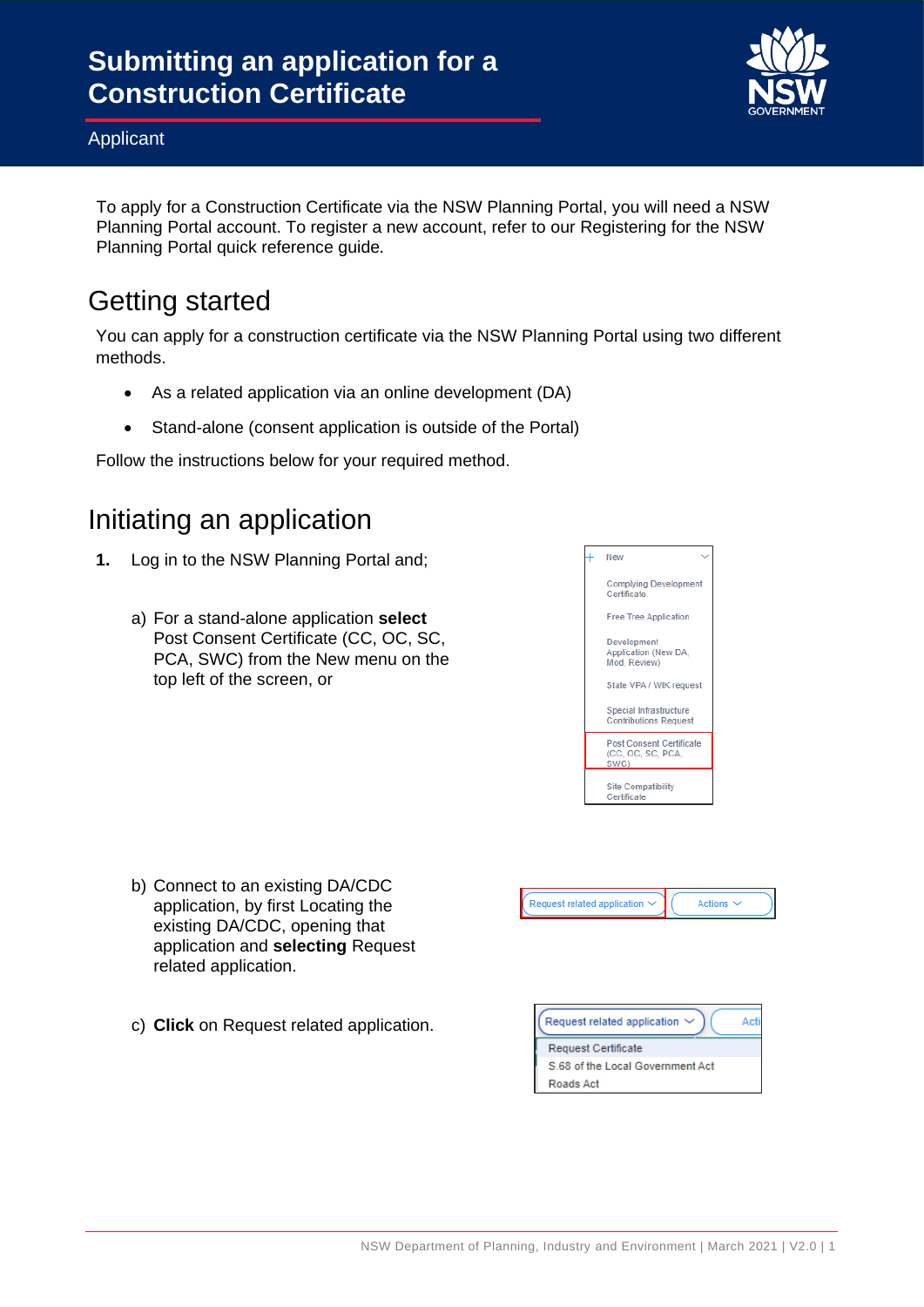

### Applicant

**2. Select** Construction certificate from the list of options.

| Select the certificate action you would like to apply for<br>Subdivision certificate |
|--------------------------------------------------------------------------------------|
| <b>Construction certificate</b>                                                      |
| <b>Principal Certifier appointment</b>                                               |
| Occupation certificate                                                               |
| Subdivision works certificate                                                        |

**3. Select** the Class of development.

The development comprises the following Building Class 1a What is this? Class 1b What is this? Class 2 What is this? Class 3 What is this?

Class of development\*

**4. Select** whether the application is for the full development or part of the development.

Select the type of certificate you wish to apply for \* Certificate for the full development ◯ Certificate for part of the development

**5. Indicate** if the application is for modification of a current construction certificate.

> If Yes, you will be requested to enter details (as follow) for the current construction certificate.

| Is the application for modification of a current construction certificate? *<br>Yes |  |
|-------------------------------------------------------------------------------------|--|
| Nο                                                                                  |  |

- **Note**: For related applications, the related approval information will be listed.
- **6. Indicate** if the consent application was applied for via the NSW Planning Portal (required for DA only). If yes, **enter** the Portal Application

|  |  |                         | $\sim$ you, ontor the relation periodic |
|--|--|-------------------------|-----------------------------------------|
|  |  | Number (PAN) reference. |                                         |

| Was a relevant construction certificate applied for via the NSW Planning Portal?<br>Yes |
|-----------------------------------------------------------------------------------------|
| No                                                                                      |
| Not applicable                                                                          |

**Note:** If a relevant construction certificate was not applied for on the NSW Planning Portal, then select Not applicable, rather than No.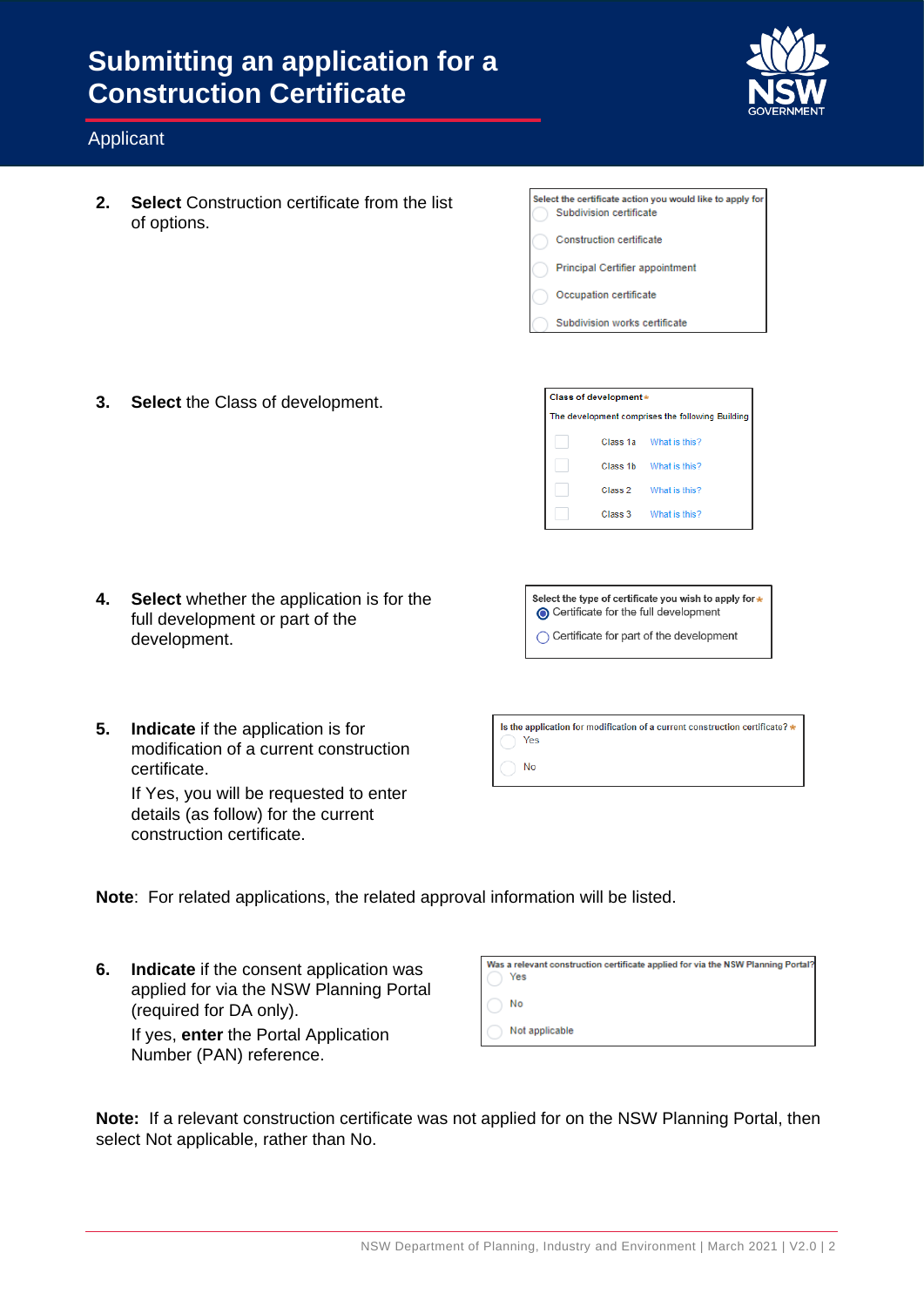

### Applicant

**7. Enter** the relevant street address or lot/section number/plan for the SC application.

> Once the address has been located by the system, **click** on the Primary address box.

| <b>Enter address</b> |  |
|----------------------|--|
|                      |  |

2 BELMONT STREET SUTHERLAND 2232

Enter Lot/Section Number/Plan e.g. 4/-/DP1044304

| <b>Street address</b>                    | LGA                               | Lot/Section/Plan    | Primary<br>address? |
|------------------------------------------|-----------------------------------|---------------------|---------------------|
| <b>4 DAMEELI AVENUE</b><br>KIRRAWEE 2232 | <b>SUTHERLAND</b><br><b>SHIRE</b> | $21$ -- $1$ DP30696 |                     |

**Note:** The planning controls affecting the property can be viewed by clicking on the arrow under the Planning controls affecting the property heading.

| <b>Planning controls affecting property</b><br>/2 BELMONT STREET SUTHERLAND 2232 |                                                |  |  |  |  |  |
|----------------------------------------------------------------------------------|------------------------------------------------|--|--|--|--|--|
| <b>Summary of planning controls</b>                                              |                                                |  |  |  |  |  |
| <b>Land Application LEP</b>                                                      | Sutherland Shire Local Environmental Plan 2015 |  |  |  |  |  |
| Land Zoning                                                                      | R2: Low Density Residential                    |  |  |  |  |  |
| Height of Building                                                               | 8.5 <sub>m</sub>                               |  |  |  |  |  |
| Floor Space Ratio (n:1)                                                          | 0.55:1                                         |  |  |  |  |  |
| Minimum Lot Size                                                                 | $550 \; \mathrm{m}^2$                          |  |  |  |  |  |
| Heritage                                                                         | <b>NA</b>                                      |  |  |  |  |  |
| <b>Local Provisions</b>                                                          | Minimum Landscape Area                         |  |  |  |  |  |

**8. Click** Next.

**Next** 

**Note**: The following tabs need to be completed step-by-step, starting with Contact Details.

|  | <b>1. Contact Details</b> 2. Proposed development 3. Principal Certifier 4. Requirements and uploads 5. Review And Submit |  |
|--|---------------------------------------------------------------------------------------------------------------------------|--|
|  |                                                                                                                           |  |

# Capturing Contact Details

When an application is linked to an online DA, the majority of the information is prepopulated from the DA. You will be required to review and update where necessary.

**9. Review** the applicant details and ensure the information is correct or update as required;

| <b>Applicant details</b><br>Please enter the contact details of the applicant for this application. |                                                                                                                                                                             |               |  |  |  |
|-----------------------------------------------------------------------------------------------------|-----------------------------------------------------------------------------------------------------------------------------------------------------------------------------|---------------|--|--|--|
|                                                                                                     | Please note that the nominated personi company is the legal applicant for the application. The applicant must be the property owner or a person with benefit of the consent |               |  |  |  |
| Title +<br>Mr<br>$\checkmark$                                                                       |                                                                                                                                                                             |               |  |  |  |
| First given name +                                                                                  | Other given name/s                                                                                                                                                          | Family name * |  |  |  |
| applicant                                                                                           |                                                                                                                                                                             | applicant     |  |  |  |
| Contact number                                                                                      | Email +                                                                                                                                                                     |               |  |  |  |
| 0404040404                                                                                          | newda@yopmail.com                                                                                                                                                           |               |  |  |  |
| Addresse                                                                                            |                                                                                                                                                                             |               |  |  |  |
| 2 BELMONT STREET SUTHERLAND 2232                                                                    |                                                                                                                                                                             |               |  |  |  |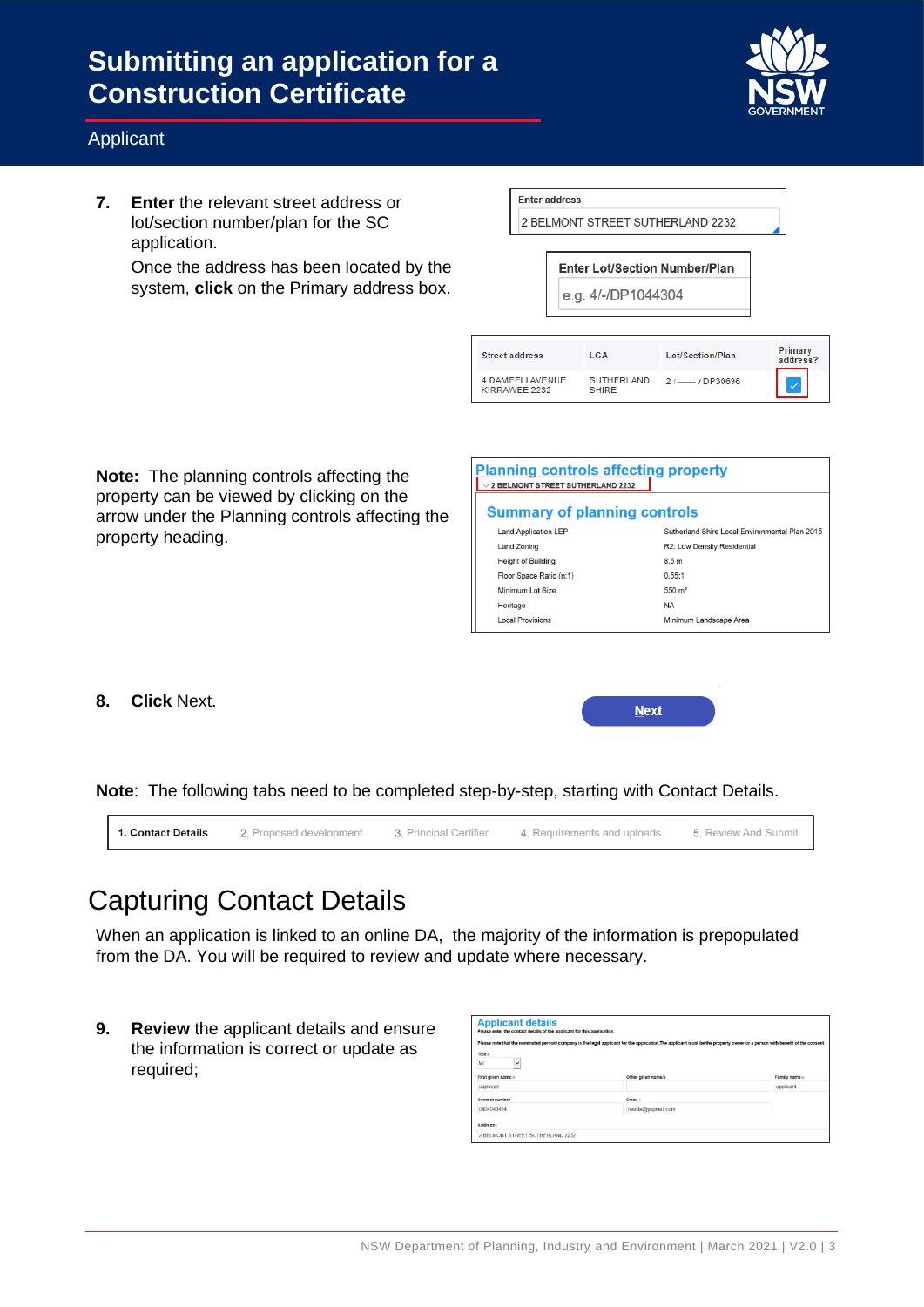

### Applicant

**10. Indicate** if you are applying on behalf of a company.

|  | Is the applicant a company?<br>ΈS |
|--|-----------------------------------|
|  | Nη                                |

If you answered Yes

- **Search** for the company by choosing an operator, ACN, ABN, or Name
- **Enter** the search term in the search field
- **Click** the search icon
- **Select** a result from the list provided

| <b>Capturing Land owner details</b> |  |  |
|-------------------------------------|--|--|
|                                     |  |  |

Land owner details can be entered manually, or, if they are the same as the applicant details, there is an option to copy the applicant details.

**11. Indicate** who owns the development site.



**Note**: Depending on the selection made on the previous step, further information may be required to be entered.

**12. Indicate** who will be carrying out the construction works or if not determined at this time.

Who will be doing the building work?\* Consed Builde

◯ Owner Builder

◯ Not determined at this time (This information will be required prior to work commencing)

| $ACN$ $\vee$<br>Enter here and search | Search | L | Not found? Please select the checkbox to enter details manually. |
|---------------------------------------|--------|---|------------------------------------------------------------------|
| Name                                  |        |   |                                                                  |
| $ABN +$                               |        |   |                                                                  |
|                                       |        |   |                                                                  |
| ACN                                   |        |   |                                                                  |
| <b>Trading Name</b>                   |        |   |                                                                  |
|                                       |        |   |                                                                  |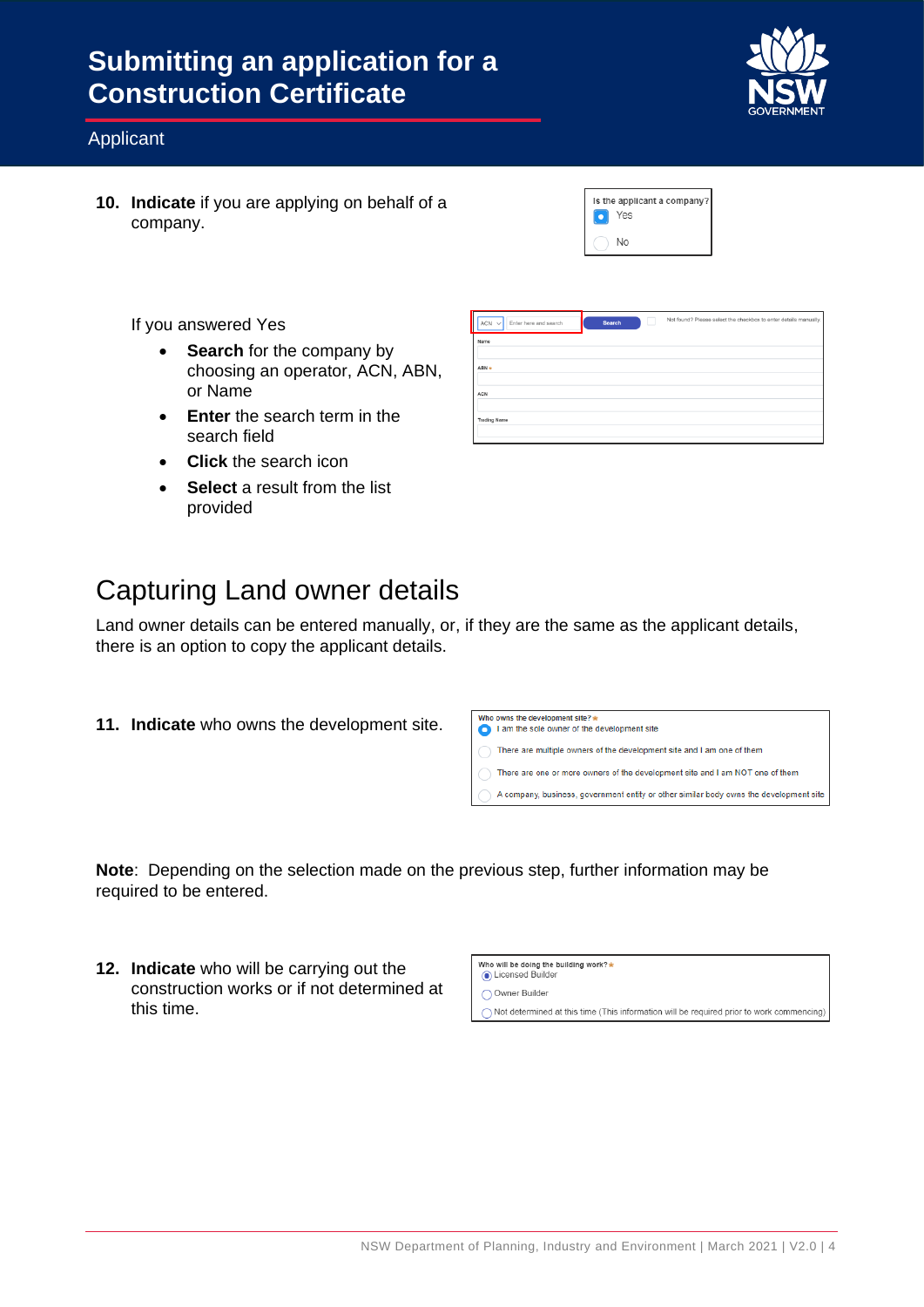

**13. Indicate** whether the Builder or Principal Contractor details are for an individual or company, business, government entity, other etc.

Depending on your selection, the appropriate fields will be defined. Complete as required.

| Individual | <b>Builder details or Principal Contractor</b><br>Select the option that is applicable * |               |                                       |
|------------|------------------------------------------------------------------------------------------|---------------|---------------------------------------|
|            | A Company, Business, Government entity or other similar body.                            |               |                                       |
| $ACN \vee$ | Enter here and search                                                                    | <b>Search</b> | Not found? Please select the checkbox |
| Name       |                                                                                          |               |                                       |
| <b>ABN</b> |                                                                                          |               |                                       |

**14. Indicate** whether the Long Service Levy has been paid.

| Have you paid the Long Service Levy?<br>Yes |
|---------------------------------------------|
| No                                          |
| NΑ                                          |

**Note**: The long service levy must be paid prior to a construction certificate being issued.

**15. Indicate** if there are any security or site conditions which may impact the inspection – for example, locked gates or animals.

If Yes, you will be prompted to provide further details.

| Are there any security or site conditions which may impact on the person undertaking the inspection? |  |
|------------------------------------------------------------------------------------------------------|--|
| $\bigcap$ Yes                                                                                        |  |
| $\bigcirc$ No                                                                                        |  |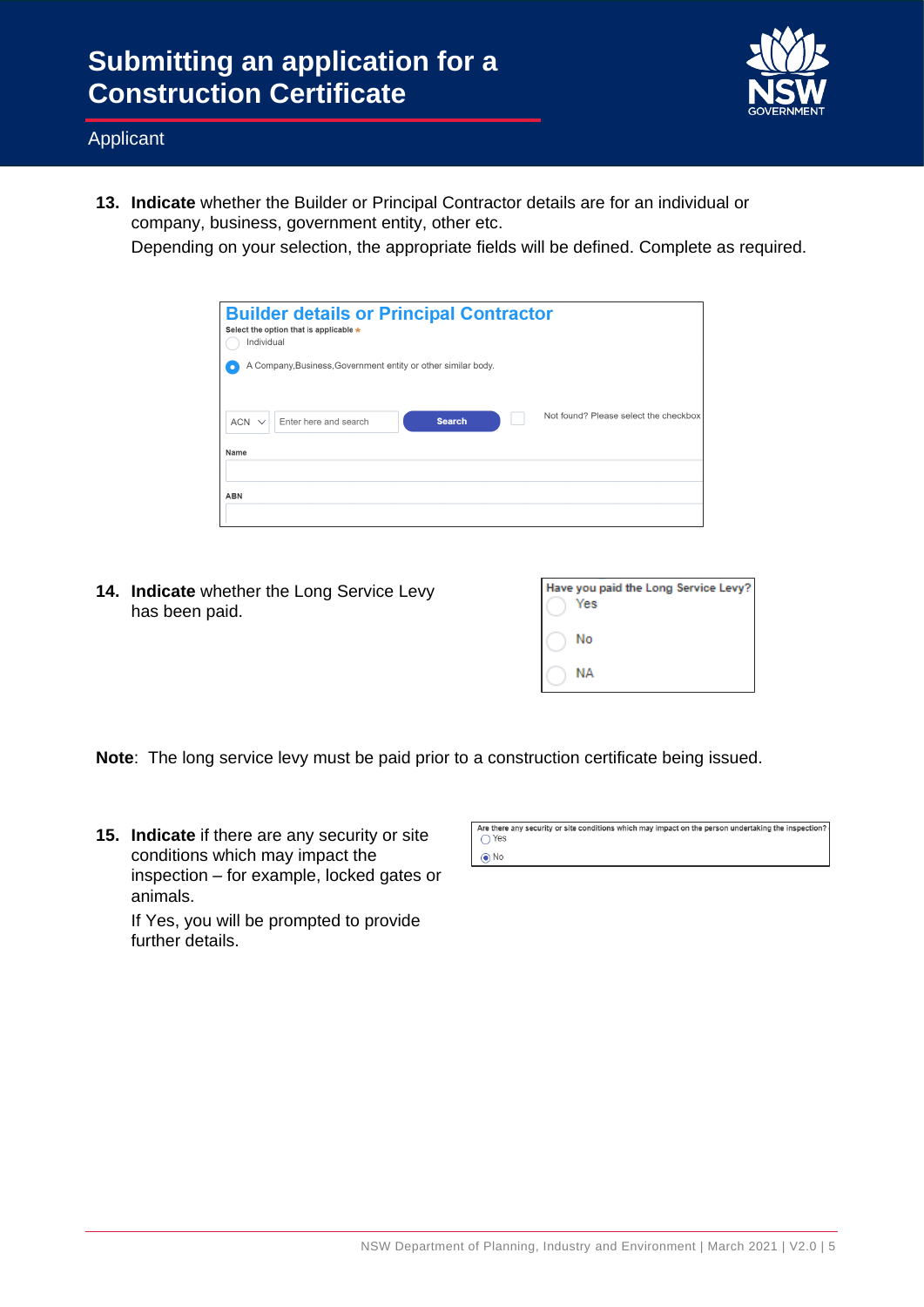

What is this?

What is this?

### Applicant

**16. Enter** the relevant payer details for fees payable for assessment, inspection and related costs in issuing this certificate.

| <b>Payer details</b><br>Fee payment for the assessment, inspection and related costs in issuing this certificate will be made by: |                    |              |
|-----------------------------------------------------------------------------------------------------------------------------------|--------------------|--------------|
| Title $\star$<br>Please Select v                                                                                                  |                    |              |
| First given name $\star$                                                                                                          | Other given name/s | Family name* |
|                                                                                                                                   |                    |              |
| Contact number                                                                                                                    | Email $\star$      |              |
| Mobile number preferred                                                                                                           |                    |              |
| Billing address *                                                                                                                 |                    |              |
|                                                                                                                                   |                    |              |

**17. Enter** Developer details. This is not a mandatory field.

| <b>Developer details</b>                   |                 |
|--------------------------------------------|-----------------|
| $\vee$ Enter here and search<br><b>ACN</b> | Search<br>Clear |
| <b>ARN</b>                                 | <b>ACN</b>      |
| Name                                       |                 |

**18. Click** Save and continue.

| <b>Save and continue</b> |  |  |
|--------------------------|--|--|
|                          |  |  |

## Capturing Proposed development details

The next tab is Proposed development and consists of information relating to the development.



Semi-attached dwelling

Dual occupancy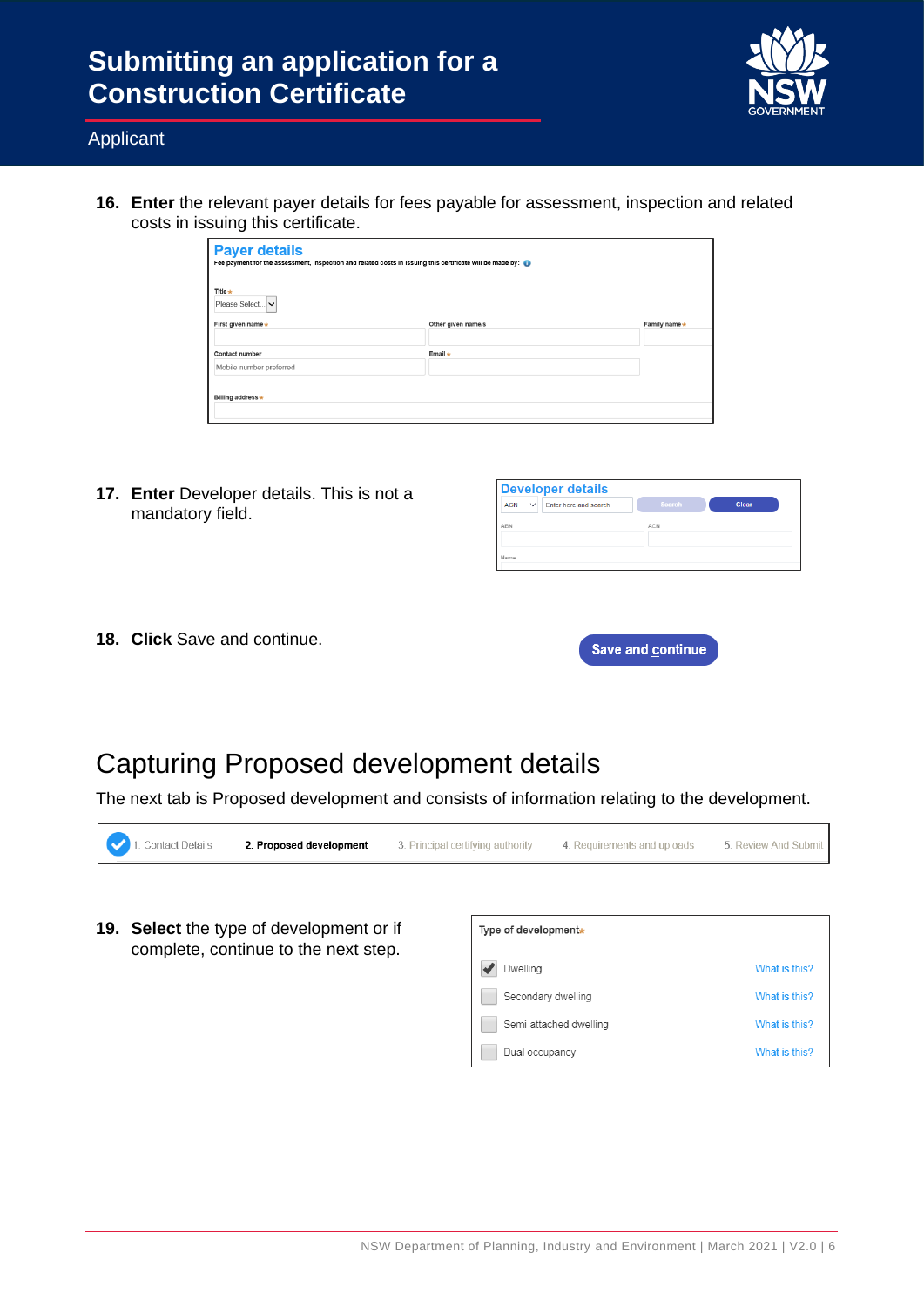

### Applicant

**20. Select** the Class(s) of development under the Building Code of Australia.

| Class of development*                                                       |                    |               |  |
|-----------------------------------------------------------------------------|--------------------|---------------|--|
| The development comprises the following Building Code of Australia classes: |                    |               |  |
|                                                                             | Class 1a           | What is this? |  |
|                                                                             | Class 1b           | What is this? |  |
|                                                                             | Class <sub>2</sub> | What is this? |  |
|                                                                             | Class 3            | What is this? |  |

**21. Enter** a detailed description for the development or if complete, continue to the next step.

> development, inclusive of GST or if complete, continue to the next step.

Please provide a detailed description of the development \* Demolition of existing building and construction of new single story dwelling.

Please provide the estimated cost of the development?

**23. Enter** the total land area in sqm.

**22. Enter** an estimated cost of the

| Land area (sqm) * |  |
|-------------------|--|
| 500               |  |

- **24. Enter** the current gross floor area (sqm) of the development.
- **25. Enter** the gross floor area of the new development when completed.
- **26. Enter** the current usage of all parts of the development, for example, residential.
- **27. Enter** the proposed use of all parts of the buildings, for example, residential.

What is the current gross floor area 100

When complete, what will the gross floor area of the new development be? 120

What are the current uses of all parts of the building(s)/land? (if vacant please state) Residential

What is the proposed use of all parts of the building(s)/land? Residential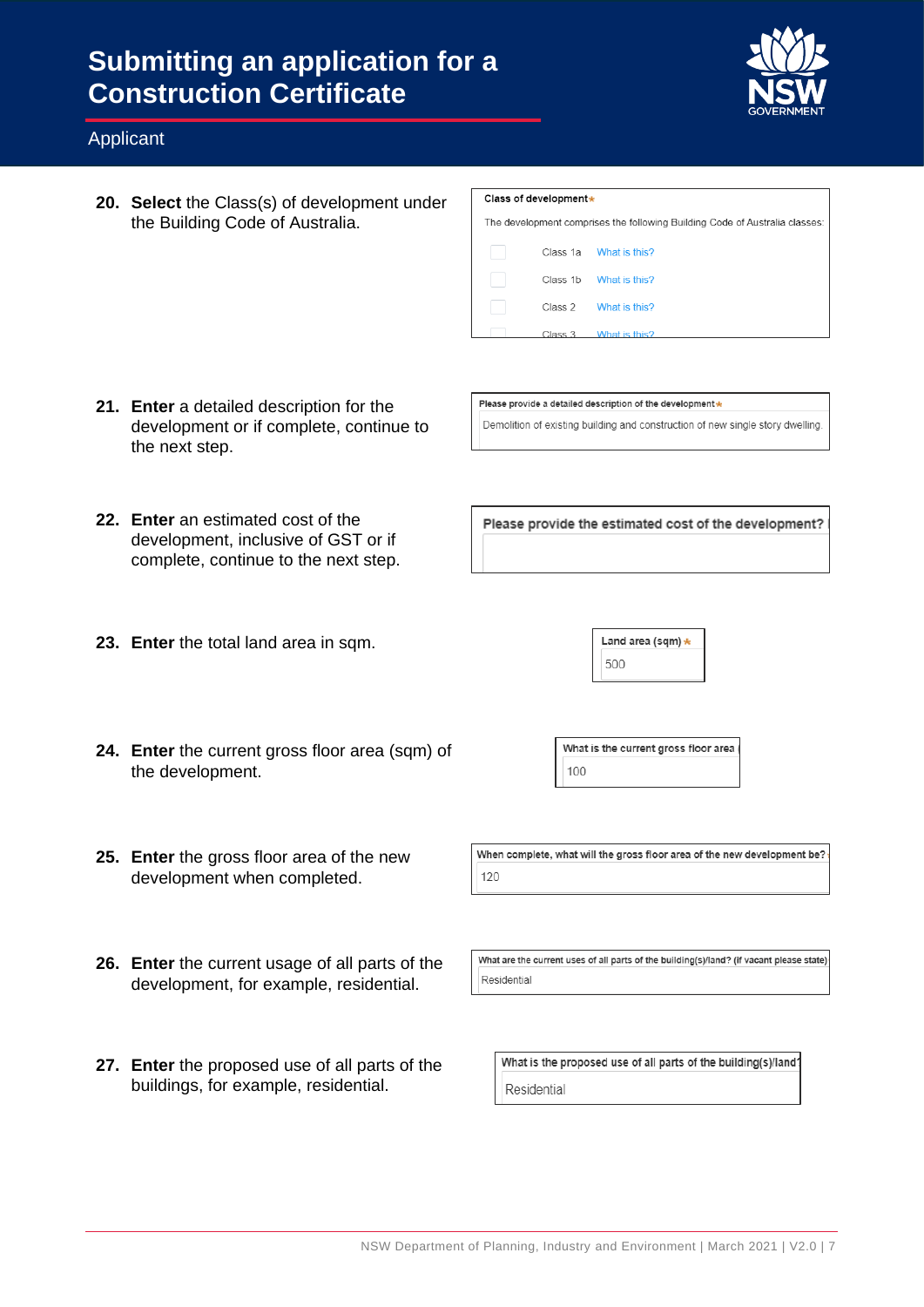

### Applicant

**28. Select** whether the building is Attached, Detached (Free standing) or Semidetached.

| Is the proposed building is attached, detached (i.e. free standing) or semi-detached? |
|---------------------------------------------------------------------------------------|
|                                                                                       |
| Attached                                                                              |
|                                                                                       |
| Detached (Free-standing)                                                              |
|                                                                                       |
| Semi-detached                                                                         |
|                                                                                       |

**29. Enter** the number of dwellings and their bedrooms for the development. **Enter** 0 in the non-applicable fields.

| Number of one bedroom dwellings in the proposed development*   |
|----------------------------------------------------------------|
|                                                                |
| Number of two bedroom dwellings in the proposed development ★  |
|                                                                |
|                                                                |
| Number of three bedroom dwellings in the proposed development* |
|                                                                |
| Number of four bedroom dwellings in the proposed development * |

- **30. Enter** the height of the development.
- **31. Enter** the number of pre-existing dwellings on the site.
- **32. Enter** the number of dwellings to be demolished.
- **33. Enter** the number of dwellings proposed as part of this certificate.
- **34. Enter** the number of proposed storeys.

Number of pre-existing dwellings on site  $\mathbf{1}$ 

Ultimate height of the development (m)

 $\overline{9}$ 

Number of dwellings to be demolished  $\mathbf 1$ 

Number of dwellings proposed as part of this certificate  $\overline{1}$ 

Number of storeys proposed in the new building(s)

**35. Enter** the number of proposed lots.

Number of proposed lots

 $\mathbf{1}$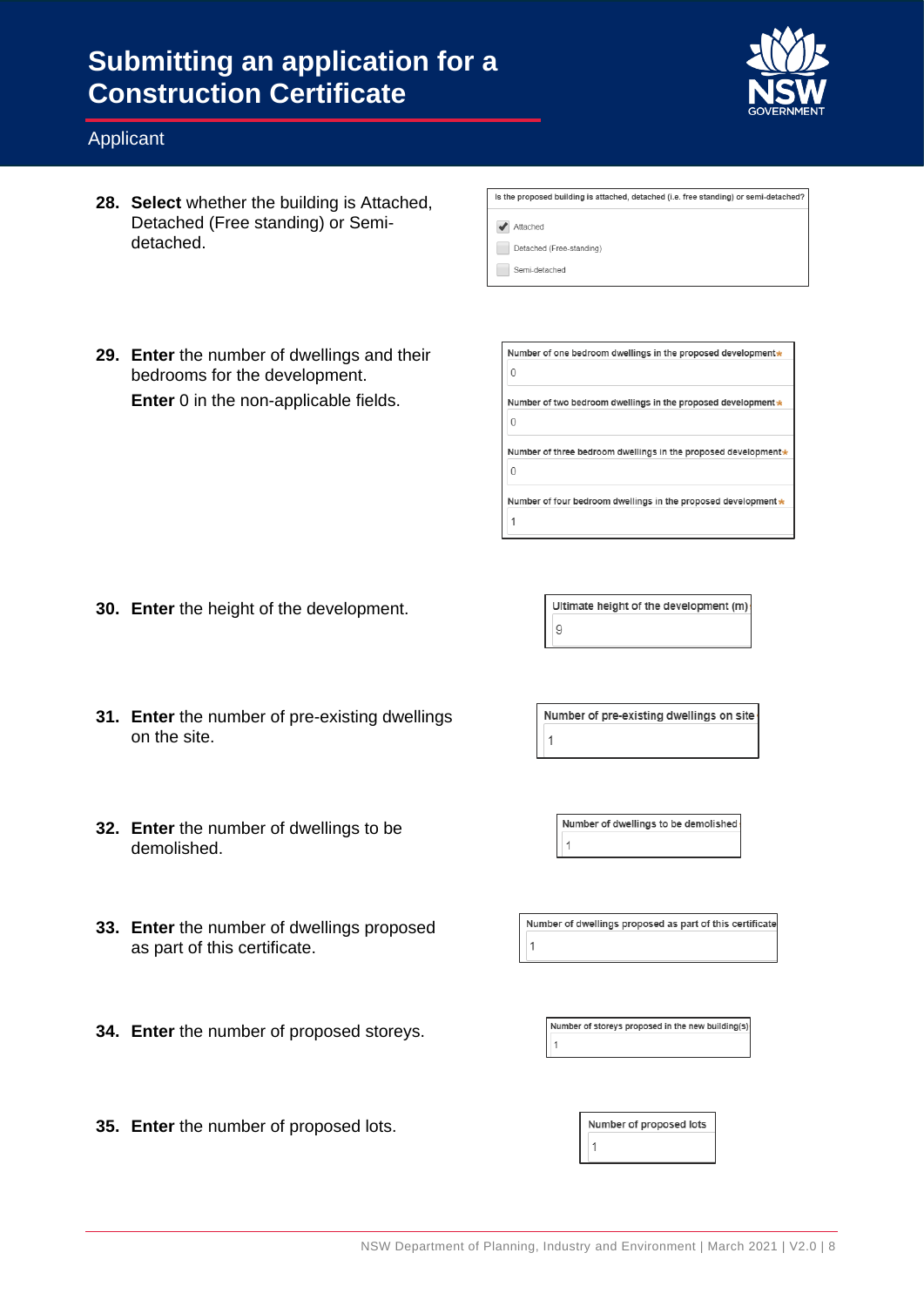

#### Applicant

**36. Indicate** the materials to be used in the construction process, by selecting the checkboxes next to the relevant materials.

| <b>Walls*</b> |                         | <b>Roof*</b> |                    | <b>Floor*</b> |               |
|---------------|-------------------------|--------------|--------------------|---------------|---------------|
|               | Brick veneer (12)       |              | Aluminium (70)     |               | Concrete (20) |
|               | Cladding-aluminium (70) |              | Concrete (20)      |               | Timber $(40)$ |
|               | Concrete (20)           |              | Concrete tile (10) |               | Other $(80)$  |

**37. Indicate** if you are proposing to carry out alterations or modifications to existing relevant fire safety systems.

| Are you proposing to carry out alterations/modifications to existing 'relevant fire safety systems'?<br>$\bigcirc$ Yes |
|------------------------------------------------------------------------------------------------------------------------|
| $\bigcirc$ No                                                                                                          |

**Note**: If you select Yes for alterations or modifications, you will be required to provide further information, for example, if you change the location of an access panel.

| Are you proposing to carry out alterations/modifications to existing 'relevant fire safety systems'? $\star$<br>O Yes<br>$\bigcap$ No |                                                          |        |                                            |                                              |  |
|---------------------------------------------------------------------------------------------------------------------------------------|----------------------------------------------------------|--------|--------------------------------------------|----------------------------------------------|--|
|                                                                                                                                       | Fire Safety Measure                                      |        | Is this measure installed in the building? | Please enter current standard of performance |  |
|                                                                                                                                       | Access Panels, doors and hoppers to fire resisting shaft | (● Yes | $\bigcap$ No                               | Change location                              |  |
|                                                                                                                                       | Automatic fail-safe devices                              | Yes    | $\odot$ No                                 |                                              |  |
|                                                                                                                                       | Automatic fire detection and alarm system*               | Yes    | $\odot$ No                                 |                                              |  |

**38. Indicate** whether fire safety measures will be installed to the building.

| Are proposed fire safety measures to be installed in the building? |
|--------------------------------------------------------------------|
| $\bigcap$ Yes                                                      |
| ∩ No                                                               |

**Note**: If you select Yes, you will be required to provide further information, for example, if you change the location of an access panel.

| Are proposed fire safety measures to be installed in the building?*<br>⊙ Yes<br>$\bigcap$ No |                                                          |               |                                            |                                               |  |  |
|----------------------------------------------------------------------------------------------|----------------------------------------------------------|---------------|--------------------------------------------|-----------------------------------------------|--|--|
|                                                                                              | Fire Safety Measure                                      |               | Is this measure installed in the building? | Please enter proposed standard of performance |  |  |
|                                                                                              | Access Panels, doors and hoppers to fire resisting shaft | in Yes        | $\bigcap$ No                               |                                               |  |  |
|                                                                                              | Automatic fail-safe devices                              | $\bigcap$ Yes | $\odot$ No                                 |                                               |  |  |
|                                                                                              | Automatic fire detection and alarm system*               | $\bigcap$ Yes | $\odot$ No                                 |                                               |  |  |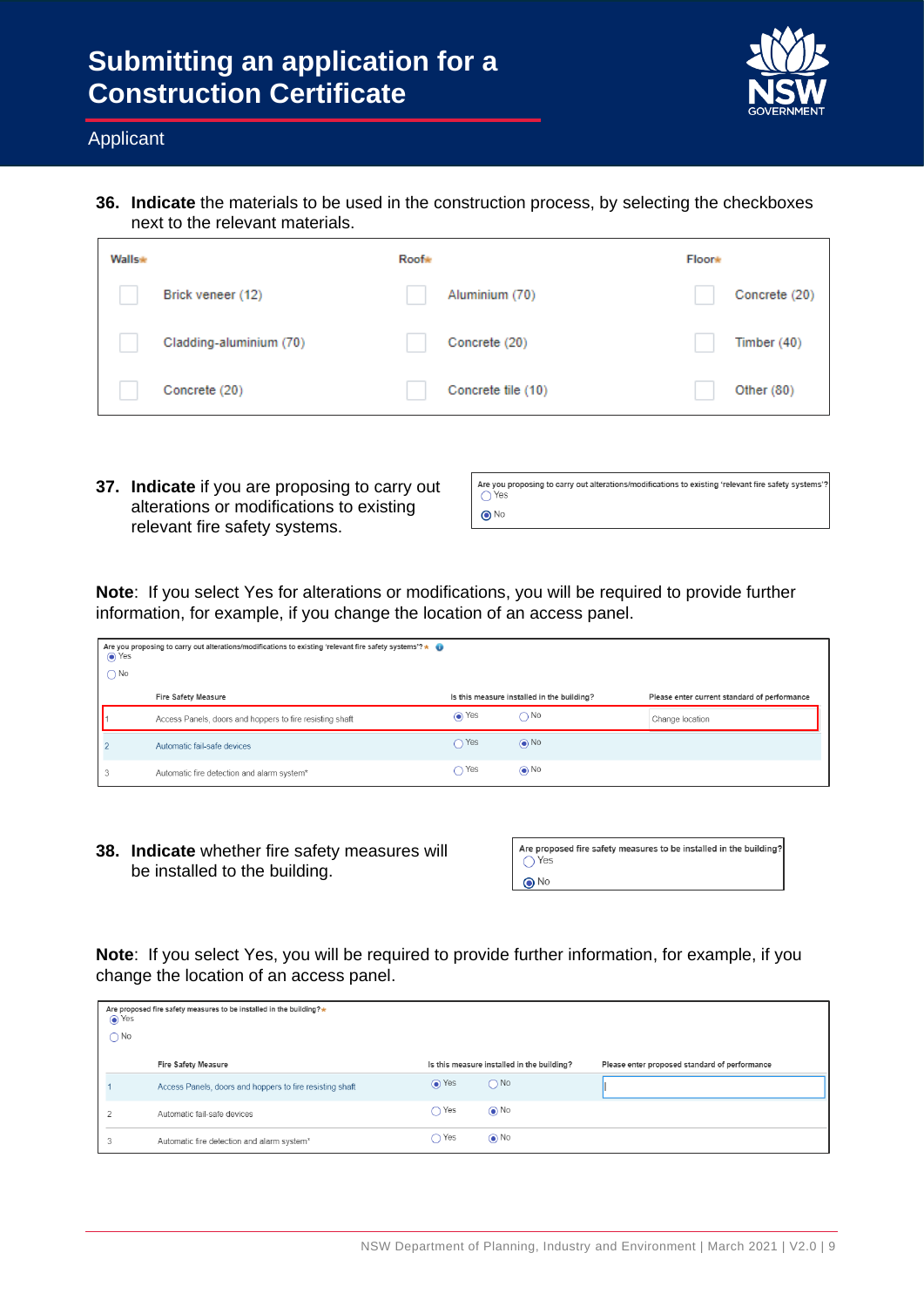

**39. Click** Save and continue.

| <b>Save and continue.</b> |  |
|---------------------------|--|
|                           |  |

## Principal Certifier selection

The next tab is Principal certifying authority.

| <b>Contact Details</b> | . Proposed development                                                        | 3. Principal certifying authority | 4. Requirements and uploads                                                                                                | 5 Review And Submit |
|------------------------|-------------------------------------------------------------------------------|-----------------------------------|----------------------------------------------------------------------------------------------------------------------------|---------------------|
|                        | 40. Enter the certifier name and select the<br>result from the dropdown list. |                                   | <b>Principal Certifier</b><br>Enter the name of the nominated Principal Certifier / Accredited Certifier of your choice. * |                     |
|                        | 41. Click Save and continue.                                                  |                                   | <b>Save and continue</b>                                                                                                   |                     |

# Uploading documentation

The next tab is the Requirements and uploads section. There are certain required documents that must be uploaded to your application. However, there are also additional documents you may need to upload to complete your application. Ensure you satisfy the application requirements of your Principal Certifier.

| <b>Contact Details</b> | 2. Proposed development<br>$\checkmark$                                                                              | 3. Principal certifying authority | 4. Requirements and uploads | 5. Review And Submit |
|------------------------|----------------------------------------------------------------------------------------------------------------------|-----------------------------------|-----------------------------|----------------------|
|                        | 42. Click Upload and select or drag and drop<br>your file(s). Categorise the file type(s)<br>before clicking Attach. |                                   | <b>Upload</b>               |                      |
|                        | 43. Click Save and continue.                                                                                         |                                   | <b>Save and continue</b>    |                      |